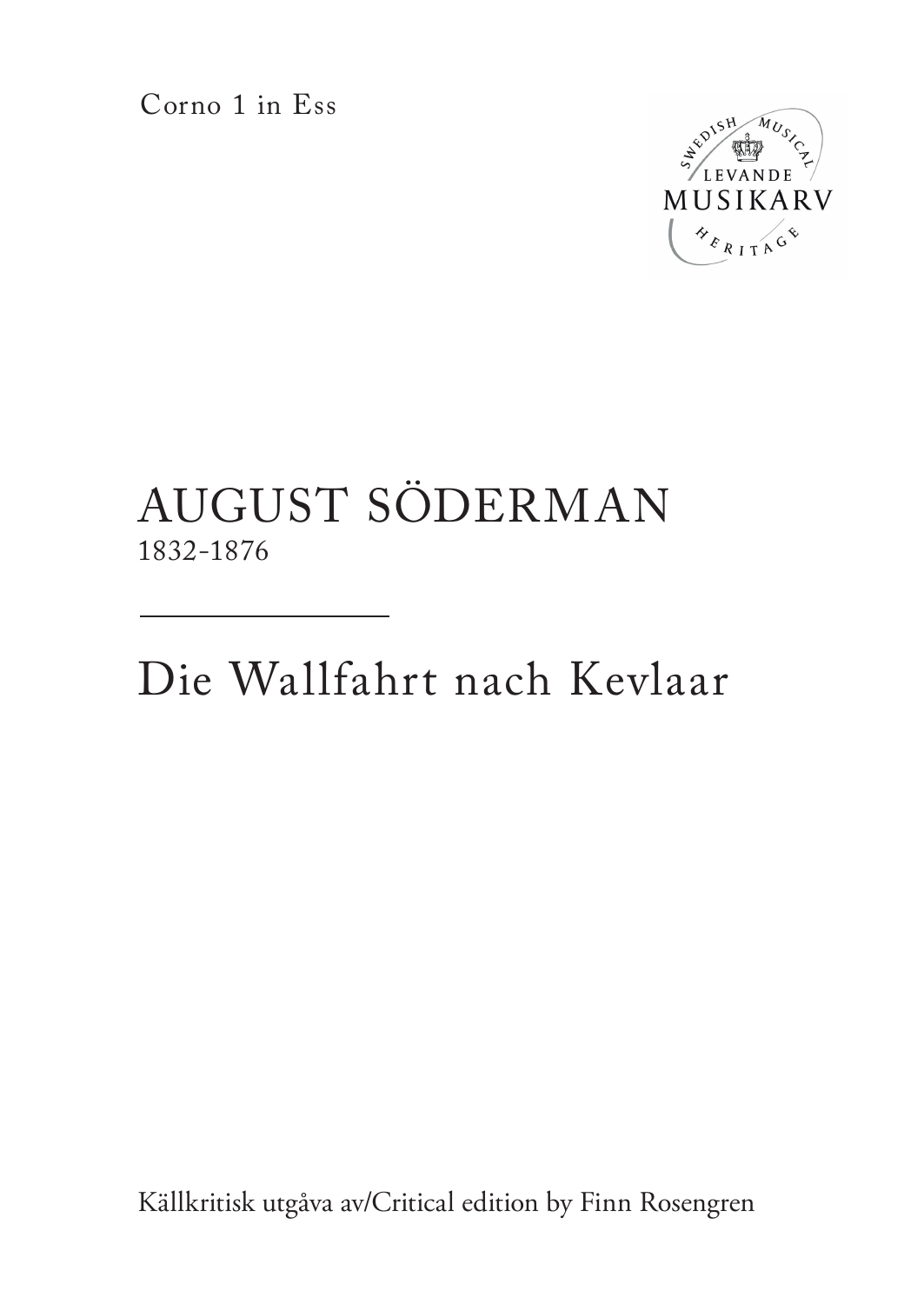## Die Wallfahrt nach Kevlaar

I





Swedish Musical Heritage, Kungl. Musikaliska akademien, Stockholm 2015. Public domain. www.levandemusikarv.se